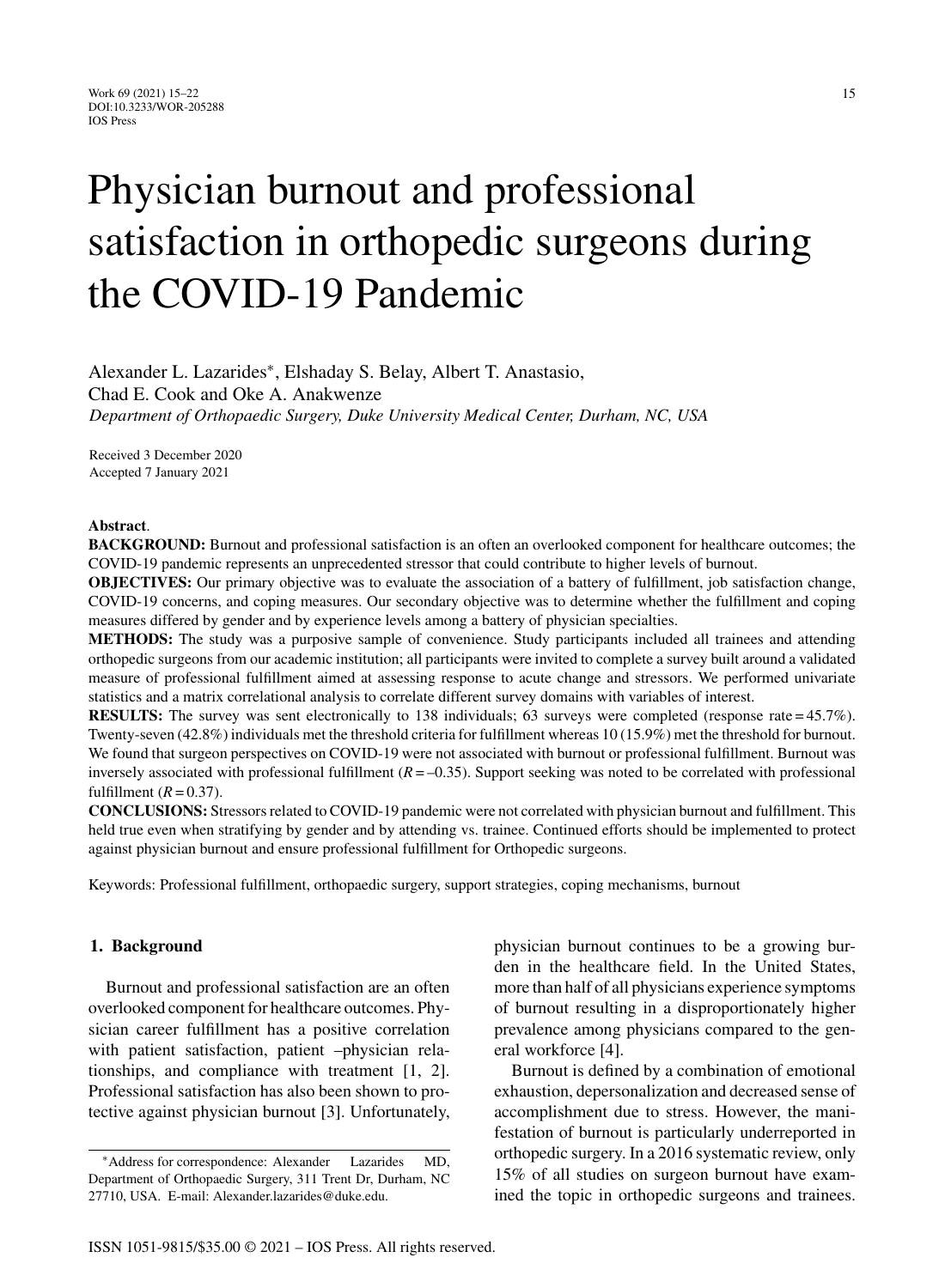The consequences of burnout are numerous including committing medical errors, depression and thoughts of self-harm [5, 6]. Currently, the origin of burnout among surgeons is thought to be multifactorial with risk factors including gender, work-life balance and practice setting [7, 8].

In 2019, the arrival of COVID-19 has been shown to increase stressors for physicians [9–11]. Studies from China demonstrate a significant rise in rates of depression and anxiety for health care workers during the current pandemic [12]. In the United States, there has been a significant re-direction of physicians from a number of sub-specialties to the frontlines in this pandemic. Additionally, as a sub-specialty with a large number of elective procedures, both state and federal mandates regarding elective procedures have directly impacted the practice of several orthopedic providers [13]. The changes in education with restricted in-person activity and cancelled large group events have also altered the educational experience for orthopedic trainees [14]. With these changes, the short and long-term effect of the COVID-19 pandemic on risks of burnout in orthopedic surgeons is unknown.

The purpose of this study is twofold. Our primary objective was to evaluate the association of a battery of fulfillment, job satisfaction change, COVID-19 concerns, and coping measures. Our secondary objective was to determine whether the fulfillment and coping measures differed by gender and by experience levels among a battery of physician specialties. We hypothesized that higher rates of burnout and decreased professional fulfillment would be associated with increased concerns regarding COVID-19.

# **2. Methods**

#### *2.1. Study design*

This study received institutional review board approval. The study used a cross sectional, electronic survey design (E-survey). We followed the "Improving the Quality of Web Surveys: The Checklist for Reporting Results of Internet E-Surveys (CHER-RIES)" checklist to improve reporting standards.

## *2.2. Participants*

The study was a purposive sample of convenience. Study participants included all trainees and attending orthopedic surgeons from our academic institution. All faculty, fellows and residents were invited to participate via email to complete an online survey. Data was collected from April 20 2020 through April 30 2020. The survey was housed and built in Red Cap. Data was collected and deposited automatically in a secure Red Cap database in an anonymous manner. All participation was voluntary and each entry was linked to the email address invited to ensure unique site visitation and preventing multiple entries from the same individual. There was no incentive offered for participation. Respondents were allowed to check and change their answers prior to completion; a completeness check was performed automatically for each survey. Only complete surveys were included, and there were no incomplete surveys excluded.

## *2.3. Survey questionnaires (Supplement)*

Two formal questionnaires were used to identify the full breath of survey recipient response. The first was the Professional Fulfillment Index, which includes 16 items and two subscales (fulfillment and burnout), was included to capture sensitivity to change in professional fulfilment and burnout that might be attributed to influences affecting physician happiness and mental health, particularly as it relates to COVID-19 [15]. The Professional Fulfillment Index (PFI) has been used previously within the literature and is a validated short form measure of burnout [15]. This measure has been validated as a surrogate for the Maslach Burnout Inventory (MBI), a burnout measure, as well as the World Health Organization's WHOQOL-BREF, which is built to assess quality of life. While the MBI is considered the standard for assessing burnout, it is not well suited to assess changes due to external factors such as from COVID-19 [16]. In contrast, the PFI as better suited for assessing changes in burnout and fulfillment related to acute stressors; it has previously been validated and utilized in physicians. For each item, Likert scores represented ordinal choices for fulfillment (positively oriented) and burnout (negatively oriented). Previous work has defined two thresholds for fulfillment and burnout. Individuals scoring professional fulfillment values of > 18 points from six dedicated questions regarding work satisfaction, control and meaningfulness were coded at "fulfilled". Individuals scoring coping burnout scores of > 14 points from the remaining ten items were coded as "burned out".

The second formal questionnaire, consisting of three questions was designed to evaluate the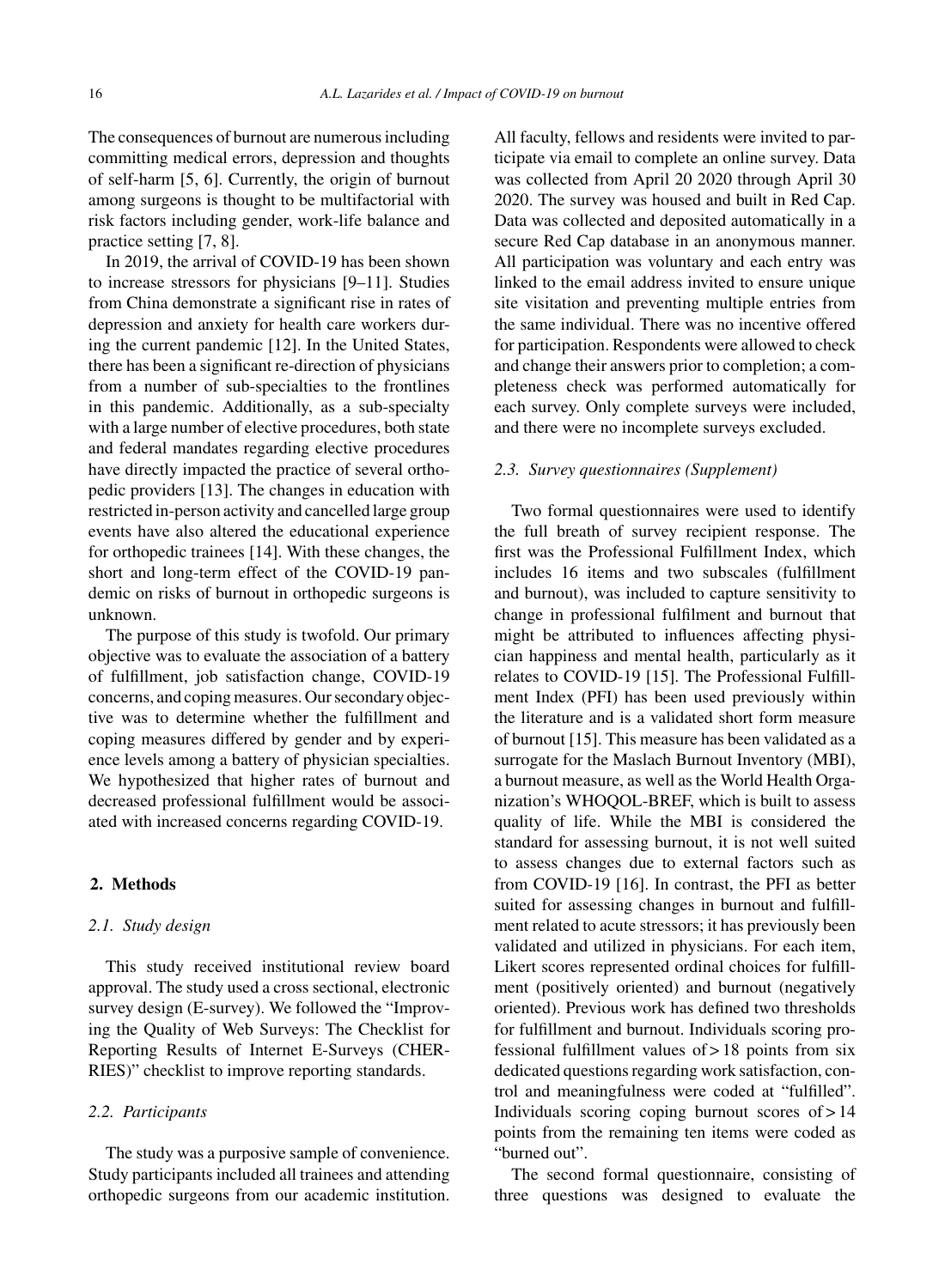prevalence and association between specific at-work coping strategies and professional fulfillment and burnout. Three specific coping strategies were evaluated; problem solving (planning), support seeking (collegial engagement) and mental breaks (mental strategies). These coping strategies have been previously studied and noted to be associated with burnout symptoms or lack thereof [17]. Each item was coded with a four choice Likert response, with higher values reflecting stronger coping strategies.

Several novel questions assessing future practice outlook and most significant COVID-19 concerns were incorporated in the survey as well. The role of the physician outlook (positive and negative) have been shown to be contributory factors to burnout. These questions included three specific COVID-19 related questions associated with threats of financial, health, and practice pattern disruption, and one question related to job satisfaction. Each COVID-19 question was coded with a Likert choice, whereas the job satisfaction question was recoded as Less or Same/Better after collapsing the three choices into two.

# *2.4. Purposive sampling estimation*

Our study goal was to sample (purposively) all orthopedic surgeons and trainees in our academic healthcare system. This included a total of 138 surgeons (80 faculty and 58 trainees).

## *2.5. Statistical analysis*

Subject characteristics were described by frequencies, means and percentages. For our primary objective, we analyzed associations between the dichotomized values for professional fulfillment and burnout, three coping questions, questions associated with concerns with the COVID-19 virus's influence of practice and change in job satisfaction (dichotomized). To analyze this, we used a Gamma statistic when evaluating ordinal-to-ordinal measures, a phi coefficient when measuring nominal to nominal, and a chi-square contingency correlation when comparing the ordinal to nominal values. Correlational values ranged from  $-1$  to 0 to  $+1$ , which values closer to  $-1$  and  $+1$  representing stronger inverse or position associations.

For our secondary objective, we measured differences in our three fulfillment domains by gender and by training level (i.e., trainees versus experience physicians). Since the three summated domains of the professional fulfillment index were not normally distributed, we used a Mann Whitney U for ordinal analyses and a chi square for our nominal measures (fulfillment and burnout), using a *p* value of 0.05 to denote statistical significance.

# **3. Results**

The survey was sent to 138 individuals and 63 were returned (response rate =  $45.7\%$ ). A majority ( $51\%$ ) of the respondents were 25 to 40 years of age, with 4 over the age of 70. Respondents included trainees  $(N = 22)$  and experienced  $(N = 41)$  orthopedic surgeons. Approximately 16% of practicing surgeons had 15 to 25 years of experience whereas 25% had greater than 25 years of experiences. Nine (14.2%) respondents were female.

# *3.1. Burnout and professional fulfillment during COVID-19*

In our sample of 63 orthopedic surgeons, we noted mean professional fulfillment and burnout scores of 14.7  $(SD = 6.4)$  and 7.8  $(SD = 5.8)$ , respectively. Twenty-seven (42.8%) individuals met the threshold criteria for fulfillment whereas 10 (15.9%) met the threshold for burnout. There were no differences noted in the incidence of significant burnout or lack of professional fulfilment based on gender or trainee status (Table 1).

# *3.2. Factors associated with burnout and professional fulfillment during COVID-19*

For our objective of analyzing the associations among fulfillment, burnout, job satisfaction and COVID-19 concerns, we noted that evidence of burnout

| Table 1                                                    |
|------------------------------------------------------------|
| Differences in incidence of significant burnout or lack of |
| professional fulfillment                                   |

|                | Category    | Mean $(SD)$ | $P$ value |
|----------------|-------------|-------------|-----------|
| Gender         |             |             |           |
| Burned out     | Male        | 9(7%)       | 0.67      |
|                | Female      | $1(11\%)$   |           |
| Professionally | Male        | 17(41%)     | 0.41      |
| fulfilled      | Female      | 10 (45%)    |           |
| Training level |             |             |           |
| Burned out     | Trainee     | 2(9%)       | 0.49      |
|                | Experienced | $8(20\%)$   |           |
| Professionally | Trainee     | 10 (45%)    | 0.76      |
| fulfilled      | Experienced | 17(41%)     |           |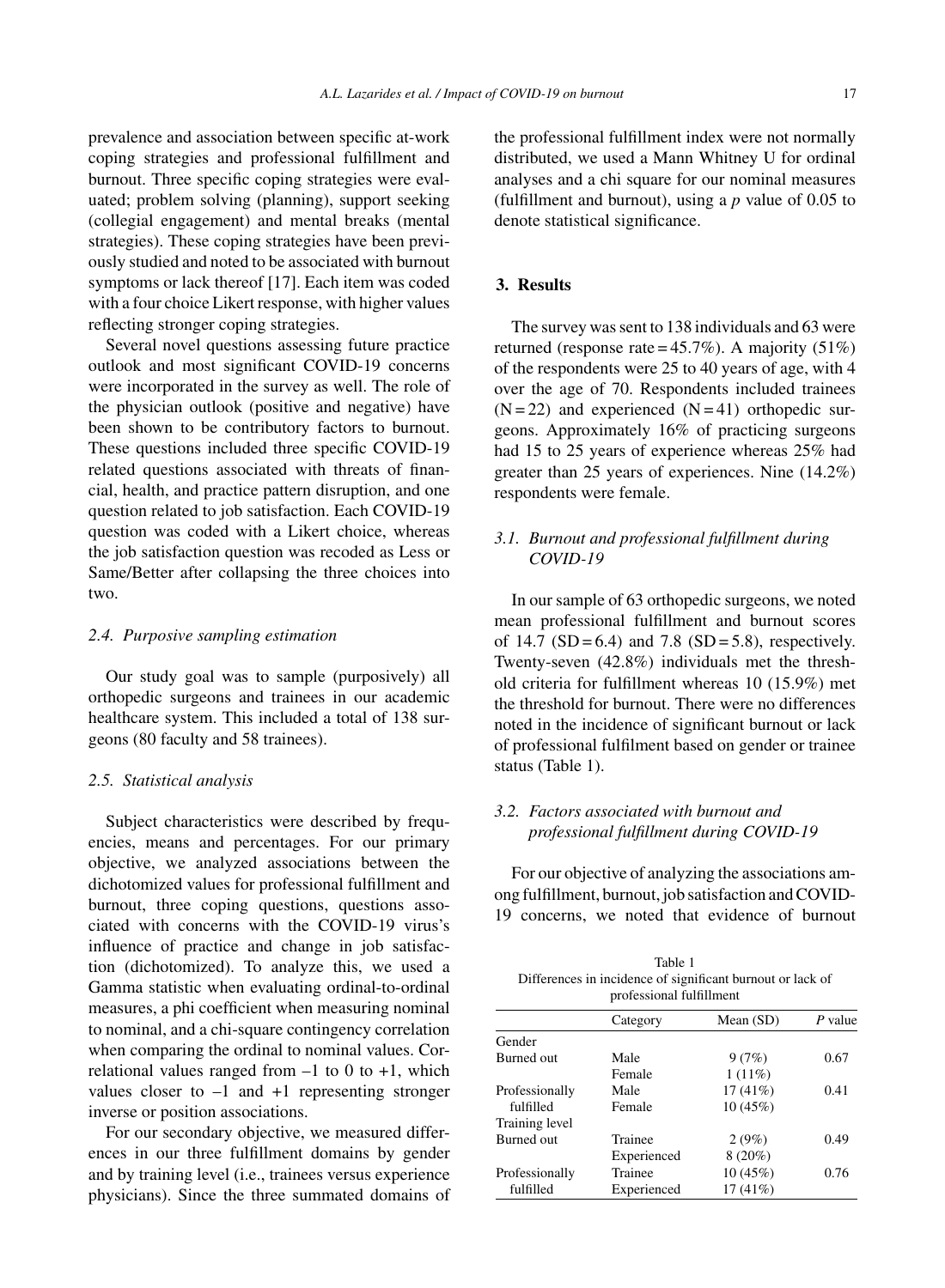was inversely associated with professional fulfillment  $(R = -0.35)$ . Burnout subgroup analysis revealed a correlation between evidence of work exhaustion and depersonalization  $(R = -0.48)$ . Notably, surgeon post COVID-19 outlook was not associated with burnout or professional fulfillment.

Table 2 Strength of different coping strategies based on gender and practice status

|                       | Category    | Mean $(SD)$ | $P$ value |  |
|-----------------------|-------------|-------------|-----------|--|
| Gender                |             |             |           |  |
| Creating plans Coping | Male        | 2.5(0.9)    | 0.36      |  |
|                       | Female      | 2.8(0.6)    |           |  |
| Turn to               | Male        | 2.2(0.8)    | 0.38      |  |
| colleagues Coping     | Female      | 2.4(1.0)    |           |  |
| Mental breaks         | Male        | 2.1(0.8)    | 0.39      |  |
|                       | Female      | 2.3(0.8)    |           |  |
| Training level        |             |             |           |  |
| Creating plans Coping | Trainee     | 2.4(0.9)    | 0.37      |  |
|                       | Experienced | 2.6(0.8)    |           |  |
| Turn to colleagues    | Trainee     | 2.2(1.0)    | 0.89      |  |
|                       | Experienced | 2.2(0.9)    |           |  |
| Mental breaks         | Trainee     | 2.3(0.9)    | 0.15      |  |
|                       | Experienced | 2.0(0.7)    |           |  |

# *3.3. Differences in coping strategies during COVID-19*

Three coping strategies were analyzed in this study; problem solving, support seeking and mental breaks. Of these, support seeking (turning to a colleague for support) was noted to be correlated with professional fulfillment  $(R=0.37)$ . We noted that coping measures were inter-related and associated with one another. No differences were noted in the strength of any coping measure based on gender or trainee and practicing status (Table 2). The above results are summarized in the correlation matrix (Fig. 1).

# **4. Discussion**

Physician burnout remains an increasingly challenging problem facing healthcare. With the arrival of the COVID-19 pandemic, there are concerns that the stressors contributing to physician burnout may only be magnified. One might assume this would particularly be the case in specialties with a heavy elective component of their practice, such as Orthopaedics,

|                                          | Financial<br>Concerns<br>about<br><b>COVID</b> | Health<br>Concerns<br>about<br><b>COVID</b> | Practice<br>Pattern<br>Concerns<br><b>COVID</b> | Burned<br>Out | Profession-<br>ally<br>Fulfilled | Change in<br>Job<br>Satisfaction | Coping-<br>Creating<br>Plans | Coping-<br>Turn to<br>Colleagues | Coping-<br>Take<br>Mental<br><b>Breaks</b> |
|------------------------------------------|------------------------------------------------|---------------------------------------------|-------------------------------------------------|---------------|----------------------------------|----------------------------------|------------------------------|----------------------------------|--------------------------------------------|
| Financial<br>Concerns<br>about COVID     | 1.0                                            |                                             |                                                 |               |                                  |                                  |                              |                                  |                                            |
| Health<br>Concerns<br>about COVID        | $.25*$                                         | 1.0                                         |                                                 |               |                                  |                                  |                              |                                  |                                            |
| Practice<br>Pattern<br>Concerns<br>COVID | $.27*$                                         | $-.02$                                      | 1.0                                             |               |                                  |                                  |                              |                                  |                                            |
| <b>Burned Out</b>                        | .07                                            | .06                                         | .03                                             | 1.0           |                                  |                                  |                              |                                  |                                            |
| Professionally<br>Fulfilled              | .05                                            | .08                                         | .00                                             | $-.35**$      | 1.0                              |                                  |                              |                                  |                                            |
| Change in Job<br>Satisfaction            | .17                                            | $-.08$                                      | .04                                             | .27           | .25                              | 1.0                              |                              |                                  |                                            |
| Coping-<br><b>Creating Plans</b>         | .02                                            | .03                                         | .18                                             | .32           | .31                              | .16                              | 1.0                          |                                  |                                            |
| Coping-Turn<br>to Colleagues             | .04                                            | .09                                         | .03                                             | .24           | $.37*$                           | $-.21$                           | $.66***$                     | 1.0                              |                                            |
| Coping-Take<br><b>Mental Breaks</b>      | .04                                            | .11                                         | .01                                             | .12           | .17                              | $-.10$                           | $.38*$                       | $.55***$                         | 1.0                                        |

\* Correlation is significant at the 0.05 level (2-tailed). \*\* Signifies significance at 0.01 level.

Fig. 1. Correlation matrix of associations for fulfillment index, coping measures, concerns about COVID-19 and job satisfaction changes. ∗Correlation is significant at the 0.05 level (2-tailed). ∗∗Signifies significance at 0.01 level.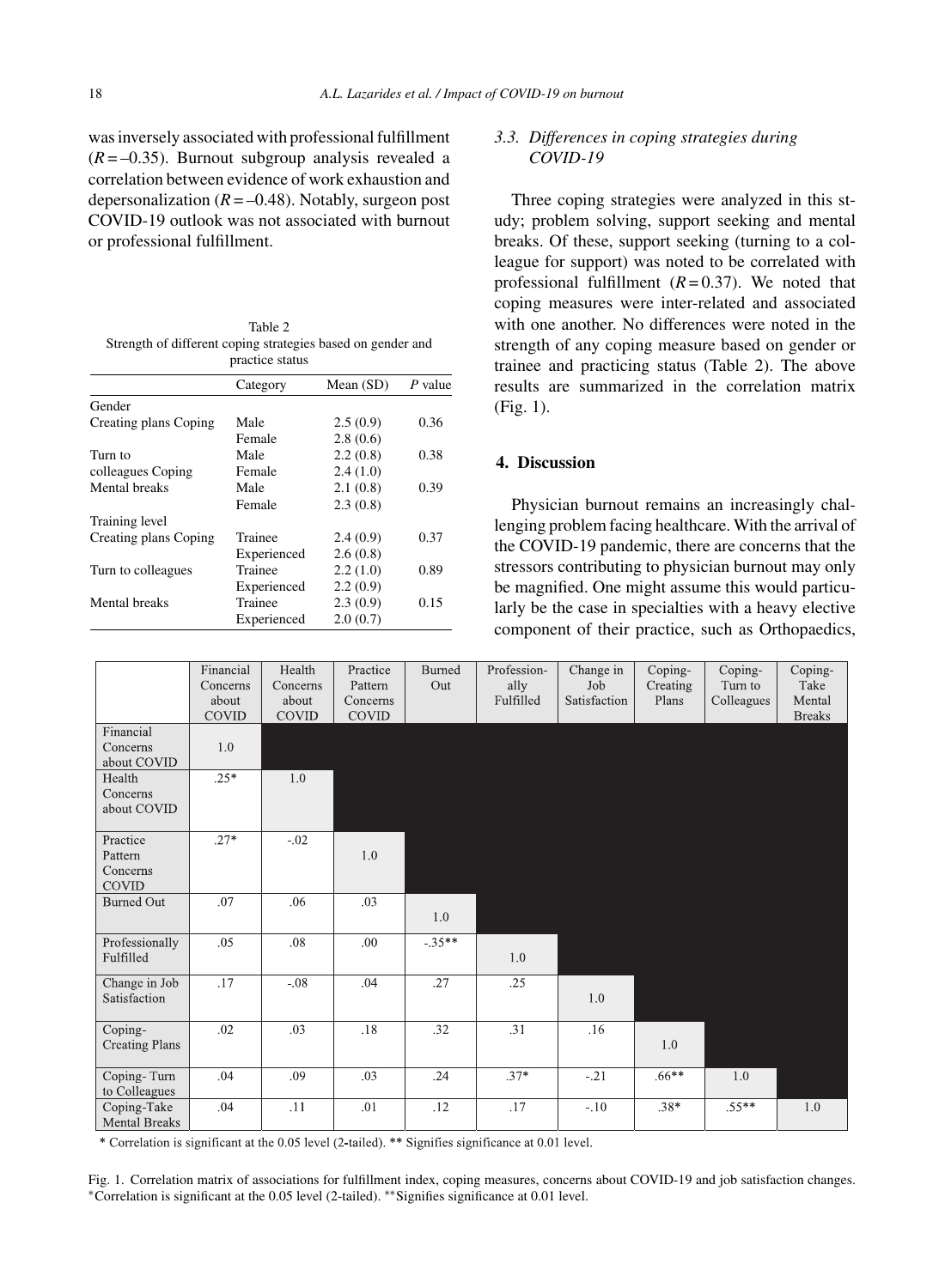that have seen their patient care volume disproportionately affected. This study aimed to determine the magnitude of physician burnout and professional fulfillment during the COVID-19 pandemic amongst an orthopaedic surgery department in an academic tertiary care referral hospital. While we noted a high prevalence of concern regarding post COVID-19 outlook, orthopedic surgeons were found to have a low incidence (11%) of burnout. Unfortunately, only 43% of orthopedic surgeons were noted to be professionally fulfilled during the COVID-19 pandemic. In addition, we did not note a difference in the level of burnout between trainees and faculty which is contrary to prior reports, nor when stratifying by gender. We noted that orthopedic surgeons with higher levels of professional fulfillment were less likely to have high levels of depersonalization and work exhaustion, both the primary indicators of clinical burnout [18]. Finally, we found that surgeons with better coping mechanisms, particularly seeking out support from colleagues, had higher levels of professional fulfilment.

Despite the relative recency of the COVID-19 global spread, a growing body of literature exists delineating mental health and burnout effects of the pandemic on health care workers [11, 19–24]. El-Hage et al. performed a narrative review of work pertaining to mental health implications of previous epidemics, the 2003 SARS-CoV-1 outbreak and the 2009 H1N1 outbreak [19]. They determined that when compared to these previous epidemics, the COVID-19 pandemic may have characteristics particularly detrimental to health care workers responding to the pandemic, given rapid spread and disease symptom severity [19]. Furthermore, these authors cite organizational factors, such as potential shortages of ventilators and intensive care unit beds, depletion of personal protection equipment, and significant change in daily life outside of the hospital given quarantine restrictions as being other potential exacerbating factors for burnout amongst health care workers in the COVID-19 era [19]. In addition, practitioners in elective fields such as orthopedic surgery, have seen a rapid decline in their practice volume due to the mandatory restrictions. Further, the nature of patient engagement, while lower in incidence, has seen significant transformation from mostly traditional live patient encounters to virtual telehealth platforms. The psychological effects of these sudden changes is critically important in order to plan for future crises and to ensure that necessary resources are available.

In Pakistan, Rana et. al. report growing mental health concerns among health care workers responding to the COVID-19 outbreak [23]. These authors call for the development of a psychological crisis intervention model (PCIM), where integrated teams of physicians, psychiatrists, psychologists/mental health practitioners, and social workers could provide early psychological intervention to health care workers at high risk for burnout [23]. In contrast to these results, Tan et.al. in Singapore report lower Depression, Anxiety, and Stress Scales (DASS-21) and Impact of Events Scale–Revised (IES-R) instrument scores in COVID-19 era health care workers as compared to scores obtained during the SARS pandemic [24]. Reported rates of PTSD were three times lower than those reporting during the SARS experience [24]. Furthermore, rates of depression and anxiety in non-health care workers in Singapore are higher than those of health care workers [24]. These findings are corroborated by Li et. al. in China [21]. Tan et. al. cite less intensive training on personal protective equipment and infection control measures as well as less up-to-date medical information on the outbreak as potential rationale for why non-health care workers may experience greater mental health consequences than health care workers during the COVID-19 pandemic [24]. A growing body of literature pertains to declining mental health of the general public in the COVID-19 era, and health care workers should be made aware of these trends and respond accordingly [25–29]. In our study, we noted a 36.5% rate of health concerns amongst orthopedic surgeons. We did not note this to be associated with professional fulfillment and burnout. This may indicate a favorable measure of resilience amongst orthopedic surgeons, trust in screening practices or in other preventative measures. However, it may also represent an aspect of physician wellbeing that is not related to burnout. While this was not the purpose of our study, we believe that it may be worth studying in future.

Our study found no differences in burnout between attending physicians and residents nor by gender. These finding are in discordance with other findings in the literature. In a systematic review by Pulcrano et al., residents were at risk for burnout than attendings; the areas in which this discrepancy was most notable included orthopedic surgery [30]. Interestingly, gender did not have a clear impact. These prior findings are not surprising when considering factors such as longer work hours, lack of social support and mentors, financial debt and others. The COVID-19 crisis presents a unique challenge for both trainees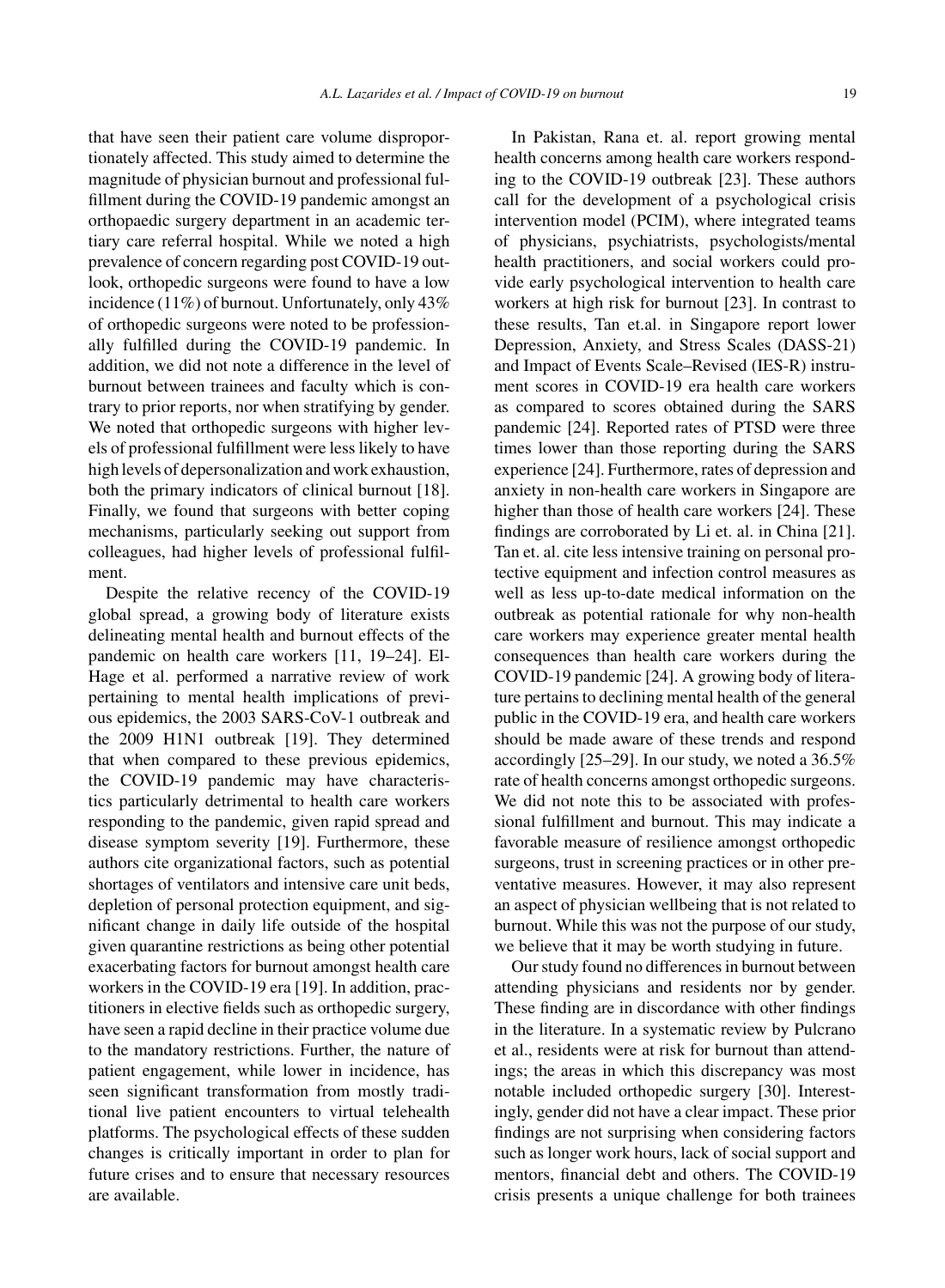and attending as it pertains to professional fulfillment and burnout. It is possible, though, that reduced work hours during the pandemic may have played a role in the lack of significant differences noted between our trainees and the faculty.

Our study reaffirms the importance of effective coping strategies and resiliency for avoiding burnout. Coping encompasses both active and passive responses to stressors or threats to help mitigate those stressors or threats [31, 32]. We found that physicians who took an active role in creating plans to improve practice conditions felt greater professional fulfillment and less depersonalization. The importance of building resiliency and coping strategies have been well borne out in the literature. In interviews from 200 physicians, Zwack et al. found that physicians with more effective coping strategies had improved resiliency; in concert with this, they found that resiliency was central to the concept of physician well-being [33]. Sargent et al. surveyed a large cohort of Orthopedic residents and attendings and identified several protective factors for building resiliency and preventing burnout [34]. For residents, protective factors included having control over one's time, taking mental breaks, mentorship and support. These factors were similar for attendings. While our study did not find an association between support and mental breaks and fulfillment, the association between making plans is not surprising. Denial, cynicism and avoidance are negative coping strategies [32]; Firth-Cozens et al showed that, in medical students, utilization of these coping strategies were not effective in preventing burnout and coping with stress [35]. It stands to reason that physicians more willing to acknowledge challenges and make plans to help navigate those stressors and challenges would be better equipped to cope with stress and have greater resiliency. In response to COVID-19 stressors, seeking support from colleagues and taking mental breaks was not associated with decreased signs of burnout. This may indicate a different set of stressors unique to the COVID-19 crisis as opposed to the traditional stressors associated with burnout.

While this study provides insight into the relationship between the effect of a pandemic on physician burnout, it is not without limitations. As this was a cross- sectional study, there are several inherent considerations. The first limitation to consider with this study is that all data collected was by physician self-report. As such, there is the inherent possibility of bias, particularly selection and recall bias. To the former, it is possible that the physicians most experiencing burnout and the effects of the COVID-19 pandemic would be least inclined to participate in such a survey, thus underestimating the correlation between a pandemic and the COVID-19 pandemic. At the other end of the spectrum, it is also possible that the physicians who have maintained the most consistent volume practice may not have had the time to participate in such a study, again falsely skewing the results. As for recall bias, it is possible that physicians had a false estimate of their experience over the questionnaire time frame, though this is would seem to be less likely.

It is also certainly worth noting that these results may not be generalizable to orthopaedic surgeons as a whole. While the entire US has been affected by the pandemic, it is true that certain regions have been affected to a larger degree than others. In response to the COVID-19 lock down at our institution, orthopaedic residents where split into three "platoons," with each platoon working for one straight week, followed by two weeks of quarantine at home. Elective surgery was largely halted; cases that did proceed were ultimately subject to review for suitability to proceed. "On-week" residents largely covered emergency department consults, orthopaedic trauma cases, and emergent joint and soft tissue infection irrigation and debridement. Unlike other institutions, Orthopaedic residents were not required to undergo reallocation staffing of intensive care units to manage patients with COVID-19 due to provider shortages. It is possible that the stressors felt at our academic institution in the face of a pandemic are not the same as institutions in major metropolitan areas; similarly, it is possible that private and community practices are affected in a different manner than academic centers, which may have a greater reserve for maintaining employment and withstanding a financial and patient care volume hit.

Finally, it is important to note that this study can only imply association and not causality. As such, while it stands to reason that certain coping strategies would lend themselves to higher resiliency and lower physician burnout, this cannot be proven. Despite these limitations, we feel that this study provides an interesting snapshot into the effect of a pandemic on physician fulfillment and feelings of burnout.

#### **5. Conclusions**

Burnout remains an important consideration in physicians. The COVID-19 pandemic represents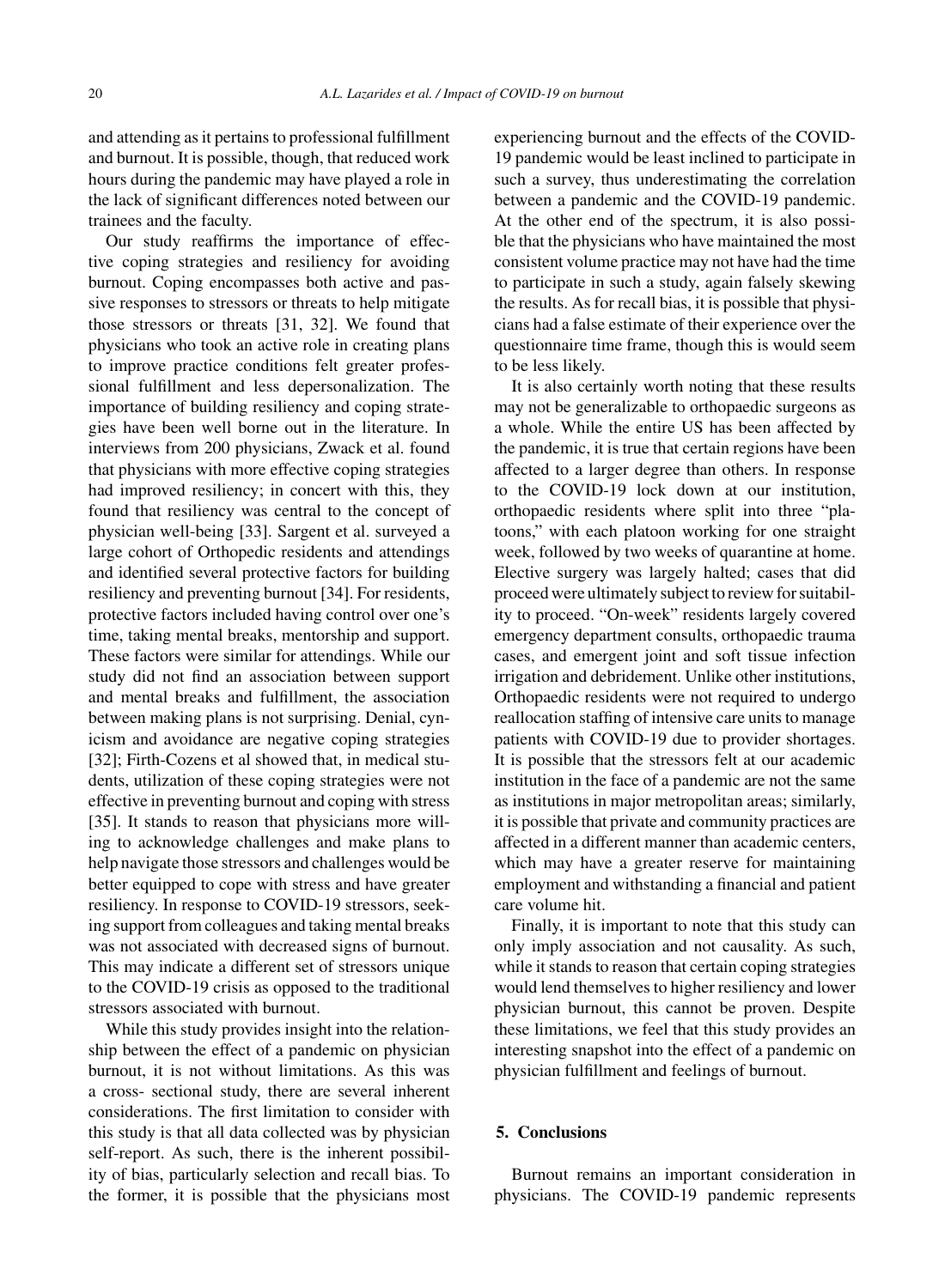an unprecedented challenge to healthcare, forcing widespread change in practice patterns and, potentially, physician stressors. This study found that concerns about COVID-19 did not seem to be correlated with physician burnout and fulfillment. This held true even when stratifying by gender and by attending vs. trainee. Continued efforts should be implemented to protect against physician burnout and ensure professional fulfillment for orthopedic surgeons.

## **Conflict of interest**

None of the authors report any conflicts of interest relevant to this manuscript.

#### **Funding**

No funding was received for this study.

## **Supplementary material**

The supplementary material is available from [https://dx.doi.org/10.3233/WOR-205288.](https://dx.doi.org/10.3233/WOR-205288)

### **References**

- [1] Leigh JP, Tancredi DJ, Kravitz RL. Physician career satisfaction within specialties. BMC Health Serv Res. 2009;9:166.
- [2] Olson K, Marchalik D, Farley H, Dean SM, Lawrence EC, Hamidi MS, et al. Organizational strategies to reduce physician burnout and improve professional fulfillment. Curr Probl Pediatr Adolesc Health Care. 2019;49(12):100664.
- [3] Shanafelt TD, Mungo M, Schmitgen J, Storz KA, Reeves D, Hayes SN, et al. Longitudinal Study Evaluating the Association Between Physician Burnout and Changes in Professional Work Effort. Mayo Clin Proc. 2016;91(4):422- 31.
- [4] Shanafelt TD, Sinsky C, Dyrbye LN, Trockel M, West CP. Burnout Among Physicians Compared With Individuals With a Professional or Doctoral Degree in a Field Outside of Medicine. Mayo Clin Proc. 2019;94(3):549-51.
- [5] Shanafelt TD, West CP, Sinsky C, Trockel M, Tutty M, Satele DV, et al. Changes in Burnout and Satisfaction With Work-Life Integration in Physicians and the General US Working Population Between 2011 and 2017. Mayo Clin Proc. 2019;94(9):1681-94.
- [6] Dimou FM, Eckelbarger D, Riall TS. Surgeon Burnout: A Systematic Review. J Am Coll Surg. 2016;222(6):1230-9.
- [7] Dyrbye LN, Shanafelt TD, Balch CM, Satele D, Sloan J, Freischlag J. Relationship between work-home conflicts and burnout among American surgeons: a comparison by sex. Arch Surg. 2011;146(2):211-7.
- [8] Barrack RL, Miller LS, Sotile WM, Sotile MO, Rubash HE. Effect of duty hour standards on burnout among orthopaedic surgery residents. Clin Orthop Relat Res. 2006;449: 134-7.
- [9] Fessell D, Cherniss C. Coronavirus Disease 2019 (COVID-19) and Beyond: Micropractices for Burnout Prevention and Emotional Wellness. J Am Coll Radiol. 2020.
- [10] El Haj M, Allain P, Annweiler C, Boutoleau-Bretonniere C, Chapelet G, Gallouj K, et al. Burnout of Healthcare Workers in Acute Care Geriatric Facilities During the COVID-19 Crisis: An Online-Based Study. J Alzheimers Dis. 2020;78(2):847-52.
- [11] Babamiri M, Alipour N, Heidarimoghadam R. Research on reducing burnout in health care workers in critical situations such as the COVID-19 outbreak. Work. 2020;66(2):379-80.
- [12] Wu Y, Wang J, Luo C, Hu S, Lin X, Anderson AE, et al. A Comparison of Burnout Frequency Among Oncology Physicians and Nurses Working on the Frontline and Usual Wards During the COVID-19 Epidemic in Wuhan, China. J Pain Symptom Manage. 2020.
- [13] O'Connor CM, Anoushiravani AA, DiCaprio MR, Healy WL, Iorio R. Economic Recovery After the COVID-19 Pandemic: Resuming Elective Orthopedic Surgery and Total Joint Arthroplasty. J Arthroplasty. 2020.
- [14] Schwarzkopf R, Maher NA, Slover JD, Strauss EJ, Bosco JA, Zuckerman JD. The Response of an Orthopedic Department and Specialty Hospital at the Epicenter of a Pandemic: The NYU Langone Health Experience. J Arthroplasty. 2020.
- [15] Trockel M, Bohman B, Lesure E, Hamidi MS, Welle D, Roberts L, et al. A Brief Instrument to Assess Both Burnout and Professional Fulfillment in Physicians: Reliability and Validity, Including Correlation with Self-Reported Medical Errors, in a Sample of Resident and Practicing Physicians. Acad Psychiatry. 2018;42(1):11-24.
- [16] Maslach C, Jackson SE, Leiter MP. Maslach Burnout Inventory Manual: Consulting Psychologists Press; 1981.
- [17] Lemaire JB, Wallace JE. Not all coping strategies are created equal: a mixed methods study exploring physicians' self reported coping strategies. BMC Health Serv Res. 2010;10(1):208.
- [18] West CP, Dyrbye LN, Sloan JA, Shanafelt TD. Single item measures of emotional exhaustion and depersonalization are useful for assessing burnout in medical professionals. J Gen Intern Med. 2009;24(12):1318-21.
- [19] El-Hage W, Hingray C, Lemogne C, Yrondi A, Brunault P, Bienvenu T, et al. [Health professionals facing the coronavirus disease 2019 (COVID-19) pandemic: What are the mental health risks?]. Encephale. 2020.
- [20] Kamerow D. Covid-19: Don't forget the impact on US family physicians. BMJ. 2020;368:m1260.
- [21] Li Z, Ge J, Yang M, Feng J, Qiao M, Jiang R, et al. Vicarious traumatization in the general public, members, and nonmembers of medical teams aiding in COVID-19 control. Brain Behav Immun. 2020.
- [22] Montemurro N. The emotional impact of COVID-19: From medical staff to common people. Brain Behav Immun. 2020.
- [23] Rana W, Mukhtar S, Mukhtar S. Mental health of medical workers in Pakistan during the pandemic COVID-19 outbreak. Asian J Psychiatr. 2020;51:102080.
- [24] Tan BYO, Chew NWS, Lee GKH, Jing M, Goh Y, Yeo LLL, et al. Psychological Impact of the COVID-19 Pandemic on Health Care Workers in Singapore. Ann Intern Med. 2020.
- [25] Chatterjee SS, Barikar CM, Mukherjee A. Impact of COVID-19 pandemic on pre-existing mental health problems. Asian J Psychiatr. 2020;51:102071.